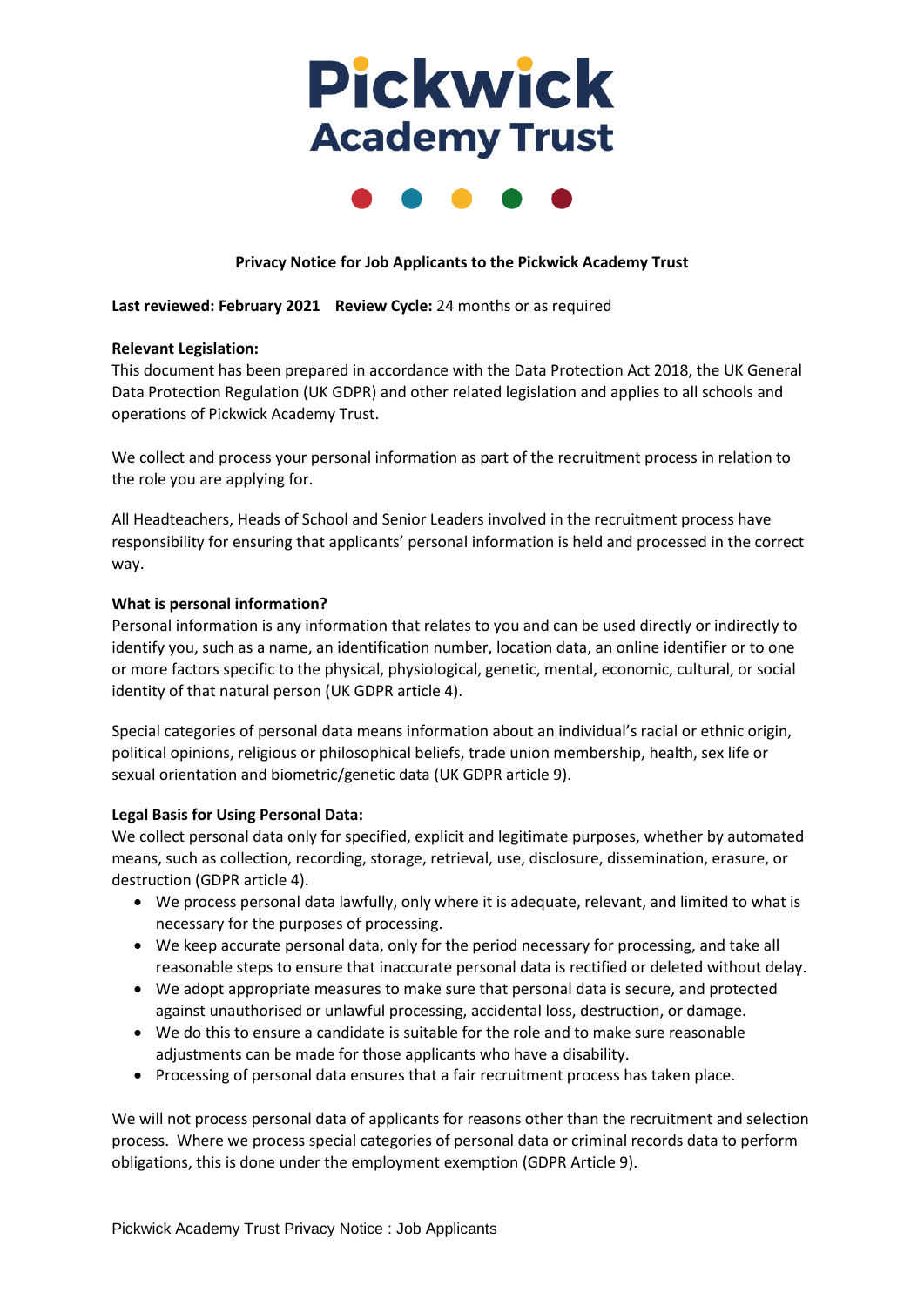# **Pickwick Academy Trust**



In some cases, the organisation will need to process data to ensure that it is complying with its legal obligations. For example, we must check an applicant's entitlement to work in the UK.

## **What data do we hold on you?**

The personal data we hold regarding you can include, but is not limited to, information such as:

- Your name and address.
- Email address and telephone number.
- Date of birth.
- Equal opportunities monitoring information.
- Your nationality and entitlement to work in the UK.
- National insurance number.
- Information about your current salary and benefits.
- Qualifications and skills.
- Work experience and employment history.
- Information about your criminal record.
- Disability status to enable us to make any reasonable adjustments throughout the recruitment process.

## **Who has access to your personal data?**

Your personal data may be shared internally with other members of staff involved in the recruitment process for them to perform their roles. Throughout the recruitment process we maintain strict confidentiality regarding your information and only retain the personal information of unsuccessful applicants as per our retention schedule.

## **How do we protect applicants' personal data?**

Our servers and storage systems are based in the EU or the European Economic Area (EEA) and we have ensured that appropriate safeguards are in place to protect your personal data.

We take the security of your personal data very seriously. Internal policies and controls are in place to try to ensure that data is not lost, accidentally destroyed, misused, or disclosed, and is not accessed except by our employees in the performance of their duties.

Where we engage third parties to process personal data on our behalf, they do so based on written instructions, are under a duty of confidentiality and are obliged to implement appropriate technical and organisational measures to ensure the security of data. For example, we ensure that we use encrypted devices, passwords, virus protection and have appropriate firewalls.

## **How long do we keep your personal information:**

We hold your personal information for no longer than we need to and in accordance with our data retention schedule which can be obtained from our Data Protection Officer.

## **What rights do you have in relation to your information?**

You have the following rights in relation to your personal data: -

• The right of access to the personal data and supplementary information. This right is to enable you to be aware of and verify the lawfulness of the personal data we are processing.